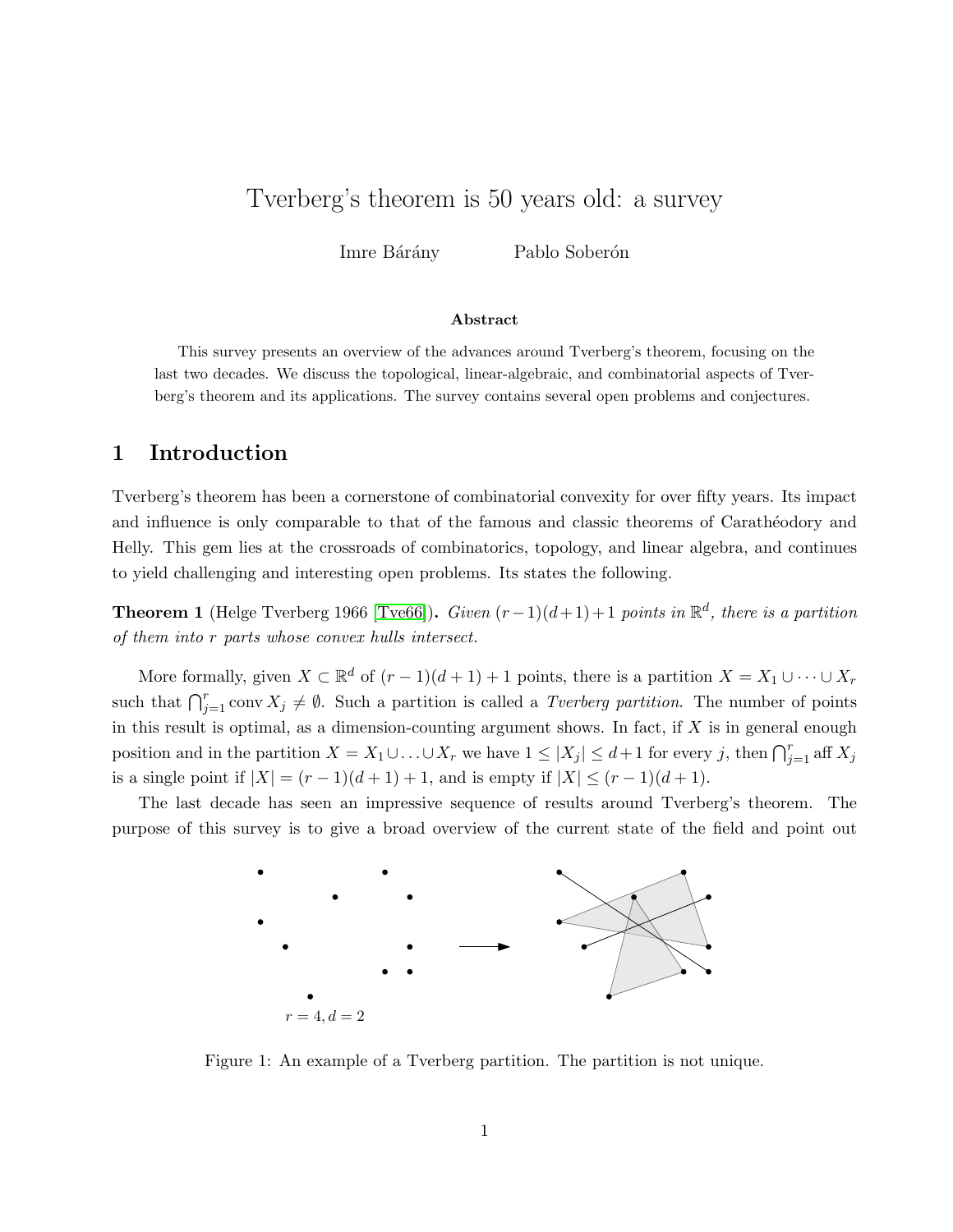key open problems. Other surveys covering different aspects of Tverberg's theorem can be found in [\[Eck79,](#page-2-1) [Eck93,](#page-2-2) [Mat02,](#page-2-3) [BBZ16,](#page-2-4) [DLGMM17,](#page-2-5) [BZ17\]](#page-2-6).

The paper is organized as follows. In sections [2](#page-2-7) and [3](#page-2-8) we describe the topological and colorful versions of Tverberg's theorem, which have received the most attention in recent years. In sections [4](#page-2-9) and [5](#page-2-10) we discuss a large number of variations and conjectures around Tverberg's theorem. In Section [6](#page-2-11) we describe some applications of Tverberg's theorem. Finally, in Section [7](#page-2-12) we present Tverbergtype results where the settings have changed dramatically, such as Tverberg for convexity spaces or quantitative versions. In that last section, we focus mostly on results which are related to geometry.

### 1.1 Interlude: a short history of Tverberg's theorem

An early predecessor of Tverberg's theorem is Radon's lemma from 1921 [\[Rad21,](#page-2-13) [Eck79\]](#page-2-1). Radon used it in his proof of Helly's theorem. It says that any set X of  $d+2$  points in  $\mathbb{R}^d$  can be split into two sets whose convex hulls intersect. So it is the case  $r = 2$  of Tverberg's theorem. Its proof is simple: the  $d+2$  vectors in X have a nontrivial affine dependence  $\sum_{x\in X}\alpha(x)x=0$  and  $\sum_{x\in X}\alpha(x)=0$ . The sets  $X_1 = \{x \in X : \alpha(x) \ge 0\}$  and  $X_2 = \{x \in X : \alpha(x) < 0\}$  form a partition of X and their convex hulls intersect, as one can easily check.

Another result linked to this theorem is Rado's centerpoint theorem. This states that for any set X of n points in  $\mathbb{R}^d$ , there is a point p such that any closed half-space that contains p also contains at least  $\left[\frac{n}{d+1}\right]$  points of X. The standard proof of this result uses Helly's theorem. Tverberg's theorem implies it in few lines: setting  $r = \left[\frac{n}{d+1}\right]$ , there is a partition of X into r parts  $X_1, \ldots, X_r$  and a point  $p \in \mathbb{R}^d$  such that  $p \in \bigcap_{j=1}^r \text{conv } X_j$ . Then p is a centerpoint of X: every closed halfspace containing p contains at least one point from each  $X_i$ .

In a paper entitled "On 3N points in a plane" Birch [\[Bir59\]](#page-2-14) proves that any 3N points in the plane determine N triangles that have a point in common. His motivation was the (planar) centerpoint theorem. Actually, he proves more, namely the case  $d = 2$  of Tverberg's theorem and states the general case as a conjecture.

Tverberg's original motivation was also the centerpoint theorem and he learned about Birch's result and conjecture only later. He proved it first for  $d = 3$  in 1963, and in full generality in 1964. Here is, in his own words, how he found the proof: "I recall that the weather was bitterly cold in Manchester. I awoke very early one morning shivering, as the electric heater in the hotel room had gone off, and I did not have an extra shilling to feed the meter. So, instead of falling back to sleep, I reviewed the problem once more, and then the solution dawned on me!" [\[Tve01\]](#page-2-15).